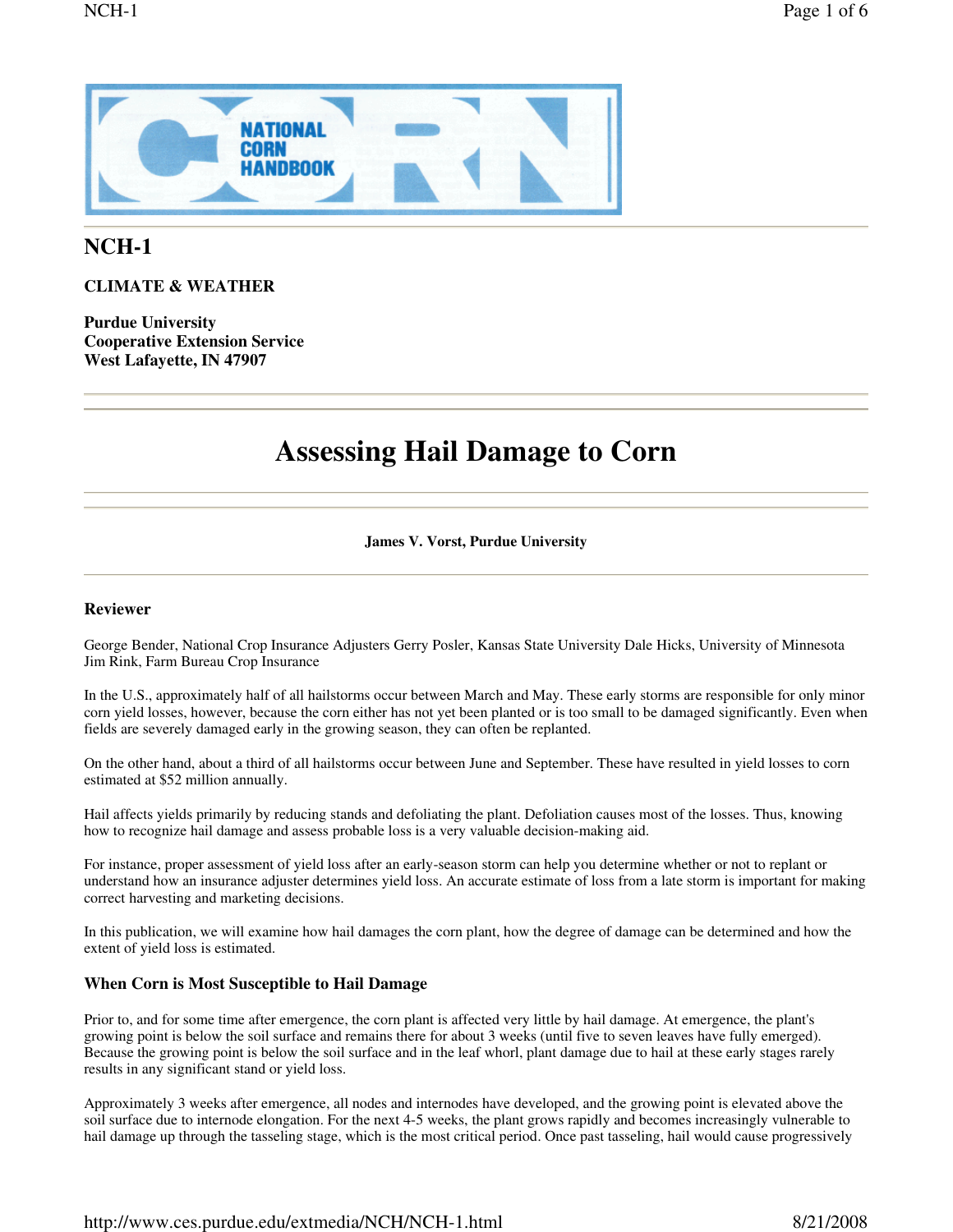less yield loss as the plant approaches maturity.

# **Determining Yield Loss Due to Stand Reduction**

When a hailstorm occurs early in the growing season, an accurate stand reduction assessment is important if replanting is still a management option. Because it is difficult to distinguish living from dead tissue immediately after a storm, the assessment should be delayed for a week to 10 days. By that time, regrowth of living plants will have begun and discolored dead tissue will be apparent. (Another reason for assessment delay is that some plants initially surviving a storm may soon die because of disease infection entering at the sites of plant damage.)

To get an accurate estimate of the extent of damage, observe and sample plants from at least three parts of affected fields, totaling about 1/100 acre. Use Table 1 to determine how many feet of row are required to make 1/100 acre at various row spacings. Then divide that figure by the number of sampling locations to determine how many feet to sample at each location.

# **Table 1. Total Feet of Row Required to Make 1/100 Acre at Various Row Spacings.**

| Row<br>Spacing                                                             |  | Row                                                                                                 | Length | Row<br>Spacing                                             | Row<br>Length                                       |  |  |  |  |  |
|----------------------------------------------------------------------------|--|-----------------------------------------------------------------------------------------------------|--------|------------------------------------------------------------|-----------------------------------------------------|--|--|--|--|--|
| $20"$ Rows<br>$22"$ Rows<br>24" Rows<br>26" Rows<br>28" Rows<br>$30"$ Rows |  | $261$ Ft.<br>$2.38$ Ft.<br>$218$ Ft.<br>$201$ F <sup>+</sup> .<br>187 Ft.<br>$174$ F <sup>+</sup> . |        | 32" Rows<br>34" Rows<br>36" Rows<br>38" Rows<br>$40"$ Rows | 163 Ft.<br>154 Ft<br>145 Ft<br>138 Ft.<br>$131$ Ft. |  |  |  |  |  |

To sample pre-tasseled corn, split the stems of several obviously damaged plants with a knife to observe the growing point. if it is whitish-yellow in color, the plant is alive and should survive; if discolored and soft, the plant is dead or dying.

Some plants may be "tied" or "crippled"; i.e.,the leaves fail to expand in a normal manner from the whorl. Since it cannot be determined until much later whether or not these crippled plants will develop normally, they should be classified as non-living if replanting is being considered.

Percent yield loss due to stand reduction is estimated by comparing yield potential of the field at its original plant population with yield potential at its now-reduced population. Table 2 has made these estimates for 25 different original and remaining population levels in 1/100 acre. When determining the advisability of replanting, be sure to consider availability and cost of adapted hybrid seed, replanting costs, calendar date and the possible need for additional weed control. (For more information on replant decisions, see NCH-30, "Guidelines for Making Corn Replanting Decisions.")

# **Table 2. Estimated Percent Corn Yield Loss Due to Stand Reduction Occurring Through the Tenth-Leaf Stage of Growth (1/100 Acre Area).\***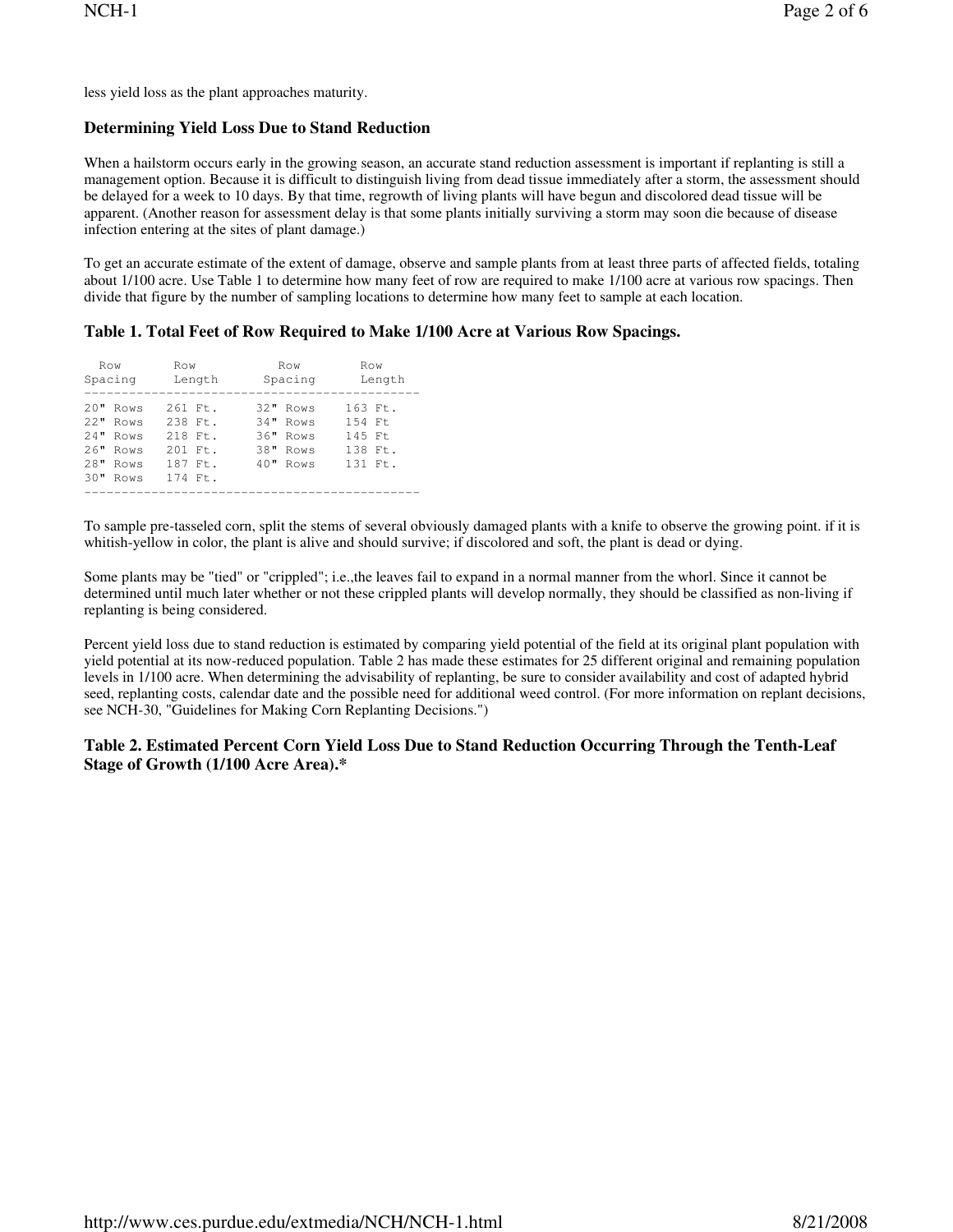| <b>ORIGINAL</b><br>STAND |            |     |              |              |                          |                         |                      |                      |     |                          |                         |                         | READ TOP LINE FOR REMAINING PLANTS |                |                 |                          |                         |                         |                                   |              |                    |                      |                                                                                                      |                      |                      | <b>ORIGINAL</b><br>STAND                  |
|--------------------------|------------|-----|--------------|--------------|--------------------------|-------------------------|----------------------|----------------------|-----|--------------------------|-------------------------|-------------------------|------------------------------------|----------------|-----------------|--------------------------|-------------------------|-------------------------|-----------------------------------|--------------|--------------------|----------------------|------------------------------------------------------------------------------------------------------|----------------------|----------------------|-------------------------------------------|
|                          | 320        | 310 | 300          | 290          | 280                      | 270                     | 260                  | 250                  | 240 | 230                      | 220                     | 210                     | 200                                | 190            | 180             | 170                      | 160                     | 150                     | 140                               | 130          | 120                | 110                  | 100                                                                                                  | 90                   | 80                   |                                           |
| 320                      | $^{\circ}$ | ,   | $\mathbf{2}$ | з            | $\overline{\phantom{a}}$ | 5                       | 6                    | $\overline{ }$       | 8   | 9                        | 11                      | $13$                    | 16                                 | 18             | 21              | 23                       | 26                      | 29                      | 32                                | 35           | 38                 | 41                   | 45                                                                                                   | 49                   | 53                   | 320                                       |
| 310                      |            | ۰   | п.           | $\mathbf{2}$ | з                        | 4                       | 5                    | 6                    | 7   | 8                        | 10                      | 12                      | 14                                 | 16             | 19              | 21                       | 24                      | 27                      | $-1$<br>30                        | ---<br>33    | $\sim$<br>36       | <b>HARLING</b><br>39 | <b>COLORADO DE</b><br>43                                                                             | 47                   | <b>AMERICA</b><br>52 | and then a<br>310                         |
| 300                      |            |     | $\Omega$     | $\mathbf{1}$ | $\overline{\mathbf{2}}$  | э                       | $\ddot{\phantom{0}}$ | 5                    | ó   | ,                        | 9                       | 11                      | 12                                 | 14             | 17<br>---       | 20                       | 23<br>$\sim$            | 25                      | 28                                | 31           | $-100 - 100$<br>34 | 37                   | 41                                                                                                   | 45                   | 50                   | <b>COLLEGE</b><br>300                     |
| 290                      |            |     |              | $\circ$      | ٠                        | $\overline{\mathbf{z}}$ | э                    | $\blacktriangleleft$ | 5   | 6                        | 8                       | 10                      | $\mathbf{1}$                       | 13             | 15              | <b>STORY</b><br>18       | 21                      | The car<br>23           | 26                                | $\sim$<br>29 | $\sim$<br>32       | 1.11<br>35           | <b>COMPANY</b><br>39                                                                                 | $\sim$<br>43         | $\sim$<br>48         | ----<br>290                               |
| 280                      |            |     |              |              | o                        |                         | 2                    | э                    | 5   | 6                        | $\boldsymbol{7}$        | o                       | 10                                 | 12             | $\overline{14}$ | 16                       | 19                      | 21                      | ALC: UNK<br>24                    | 27           | 30                 | <b>COLOR</b><br>34   | $\frac{1}{2} \left( \frac{1}{2} \right) \left( \frac{1}{2} \right) \left( \frac{1}{2} \right)$<br>37 | 41                   | 46                   | 280                                       |
| 270                      |            |     |              |              |                          | $^{\circ}$              | ٠                    | 3                    | 4   | 5                        | 6                       | $\overline{ }$          | 9                                  | 10             | 12              | 14                       | 16                      | 18                      | 21                                | 24           | 28                 | 31                   | 35                                                                                                   | 40                   | 45                   | 270                                       |
| 260                      |            |     |              |              |                          |                         | $\mathbf{o}$         | п                    | 3   | $\overline{\phantom{a}}$ | 5                       | 6                       | 7                                  | 9              | 10              | 12                       | 14                      | ١ó                      | 19                                | 22           | 25                 | 29                   | 33                                                                                                   | 38                   | 43                   | 260                                       |
| 250                      |            |     |              |              |                          |                         |                      | 0                    | 1   | $\overline{\mathbf{2}}$  | 3                       | $\blacktriangleleft$    | 6                                  | 7              | 8               | 10                       | 12                      | 14                      | 17                                | 20           | 23                 | 27                   | 31                                                                                                   | 36                   | 41                   | 250                                       |
| 240                      |            |     |              |              |                          |                         |                      |                      | o   | ٠                        | $\overline{\mathbf{2}}$ | 3                       | 4                                  | 5              | 6               | ۰                        | 10                      | 12                      | 15                                | 18           | 22                 | 26                   | 29                                                                                                   | 34                   | 40                   | 240                                       |
| 230                      |            |     |              |              |                          |                         |                      |                      |     | $\Omega$                 | $\mathbf{1}$            | $\overline{\mathbf{2}}$ | з                                  | $\overline{4}$ | 5               | 8                        | 9                       | $\cdots$                | 14                                | 17           | 21                 | 25                   | 29                                                                                                   | 33                   | 39                   | 230                                       |
| 220                      |            |     |              |              |                          |                         |                      |                      |     |                          | 0                       | ,                       | $\mathbf{2}$                       | Ĵ              | 4               | $\overline{\phantom{a}}$ | 8                       | 10                      | 13<br>$-100$                      | 16           | 20                 | 24                   | 28                                                                                                   | 33                   | 38                   | 220<br>.                                  |
| 210                      |            |     |              |              |                          |                         |                      |                      |     |                          |                         | α                       | ٠                                  | $\mathbf{2}$   | 4               | ô                        | 7                       | 9                       | 12                                | 16           | 20<br>----         | 24<br>100310-0       | 27                                                                                                   | 32                   | 37<br>$-0.001$       | 210<br><b>MOST COM</b>                    |
| 200                      |            |     |              |              |                          |                         |                      |                      |     |                          |                         |                         | 0                                  | ٠              | 3               | 5                        | 6                       | 8                       | 11                                | 15           | 19                 | 23                   | 27                                                                                                   | 31                   | 36                   | 200<br><b>THE COMPANY</b>                 |
| 190                      |            |     |              |              |                          | <b>Call Month</b>       |                      |                      |     |                          |                         |                         |                                    | $\bf{0}$       | $\mathbf 2$     | 4                        | 5                       | 7                       | 10                                | 14           | $\mathbf{17}$      | 21                   | 25                                                                                                   | 30                   | 35                   | 190<br>----                               |
| 180                      |            |     |              |              |                          |                         |                      |                      |     |                          |                         |                         |                                    |                | 0               | $\overline{\mathbf{z}}$  | 4                       | ô.                      | 9                                 | 12           | 15                 | 19                   | 23                                                                                                   | 28                   | 33                   | 180                                       |
| 170                      |            |     |              |              |                          |                         | di 4 lines           |                      |     |                          |                         |                         |                                    |                |                 | $\mathbf o$              | $\overline{\mathbf{2}}$ | $\ddot{\phantom{0}}$    | 7                                 | 10           | 13                 | 17<br>dia sua        | 21                                                                                                   | 26                   | 31                   | 170                                       |
| 160                      |            |     |              |              |                          |                         |                      |                      |     |                          |                         |                         |                                    |                |                 |                          | o                       | $\overline{\mathbf{z}}$ | 5                                 | 8            | п                  | 15                   | 19                                                                                                   | 24                   | 29                   | 160                                       |
| 150                      |            |     |              |              |                          |                         |                      |                      |     |                          |                         |                         |                                    |                |                 |                          |                         | $^{\circ}$              | $\mathbf{3}$<br><b>STATISTICS</b> | 5            | Ř                  | 12<br>--             | 16                                                                                                   | 21                   | 26                   | <b>COLLEGE</b><br>150<br><b>POLITICAL</b> |
| 140                      |            |     |              |              |                          |                         |                      |                      |     |                          |                         |                         |                                    |                |                 |                          |                         |                         | o                                 | з            | 6                  | 10                   | 14                                                                                                   | 18                   | 23                   | 140                                       |
| 130                      |            |     |              |              |                          |                         |                      |                      |     |                          |                         |                         |                                    |                |                 |                          |                         |                         |                                   | o            | з                  | 6                    | 10                                                                                                   | 15                   | 20                   | $-$<br>130                                |
| 120                      |            |     |              |              |                          |                         |                      |                      |     |                          |                         |                         |                                    |                |                 |                          |                         | <b>COLLAGE</b>          |                                   |              | $\mathbf 0$        | з                    | 7                                                                                                    | 12                   | $\mathbf{17}$        | 120                                       |
| 110                      |            |     |              |              |                          |                         |                      |                      |     |                          |                         |                         |                                    |                |                 |                          |                         |                         |                                   |              |                    | ۰                    | з                                                                                                    | 8                    | 12                   | $10 - 100$<br>110                         |
| 100                      |            |     |              |              |                          |                         |                      |                      |     |                          |                         |                         |                                    |                |                 |                          |                         |                         |                                   |              |                    |                      | $\cdots$<br>0<br>$-$                                                                                 | 4<br><b>Security</b> | <br>8                | 100                                       |
| 90                       |            |     |              |              |                          |                         |                      |                      |     |                          |                         |                         |                                    |                |                 |                          |                         |                         |                                   |              |                    |                      |                                                                                                      | 0                    |                      | 18.11333<br>90                            |
| 80                       |            |     |              |              |                          |                         |                      |                      |     |                          |                         |                         |                                    |                |                 |                          |                         |                         |                                   |              | <b>MAIL AND A</b>  | Allaham              |                                                                                                      |                      | ٥                    | <b>Contract Contract</b><br>80            |

Reprinted by permission from the National Crop Insurance Service's "Corn Loss Instructions" (Rev. 1984)

# **Determining Yield Loss Due to Defoliation**

Most yield reduction in corn due to hail damage is a result of the loss of photosynthetically active leaf area. How severe that reduction is likely to be depends on not only the amount of leaf area removed, but also the corn's growth stage when hail occurs (Table 3). When leaf area is removed, the plant loses some of its capability to produce dry matter, resulting in reduced grain yields. However, grain yield reductions are not directly proportional to leaf area reductions, because of increased dry matter production in the remaining leaf area and movement of dry matter from other plant parts into the developing ear.

1. The first step in assessing yield loss due to defoliation is to establish the stage of plant growth at the time of the storm.

*Growth stages BEFORE tasseling* are defined in terms of the number of leaves exposed, e.g., 7-leaf stage, 13-leaf stage, etc. Counting of leaves starts with the lowermost leaf, which has a rounded tip (Leaf 1 in Figure 1), and continues up to the "indicator leaf," which is the uppermost leaf that is 40-50 percent exposed from the whorl and whose tip points below a horizontal line (Leaf 5 in Figure 1).

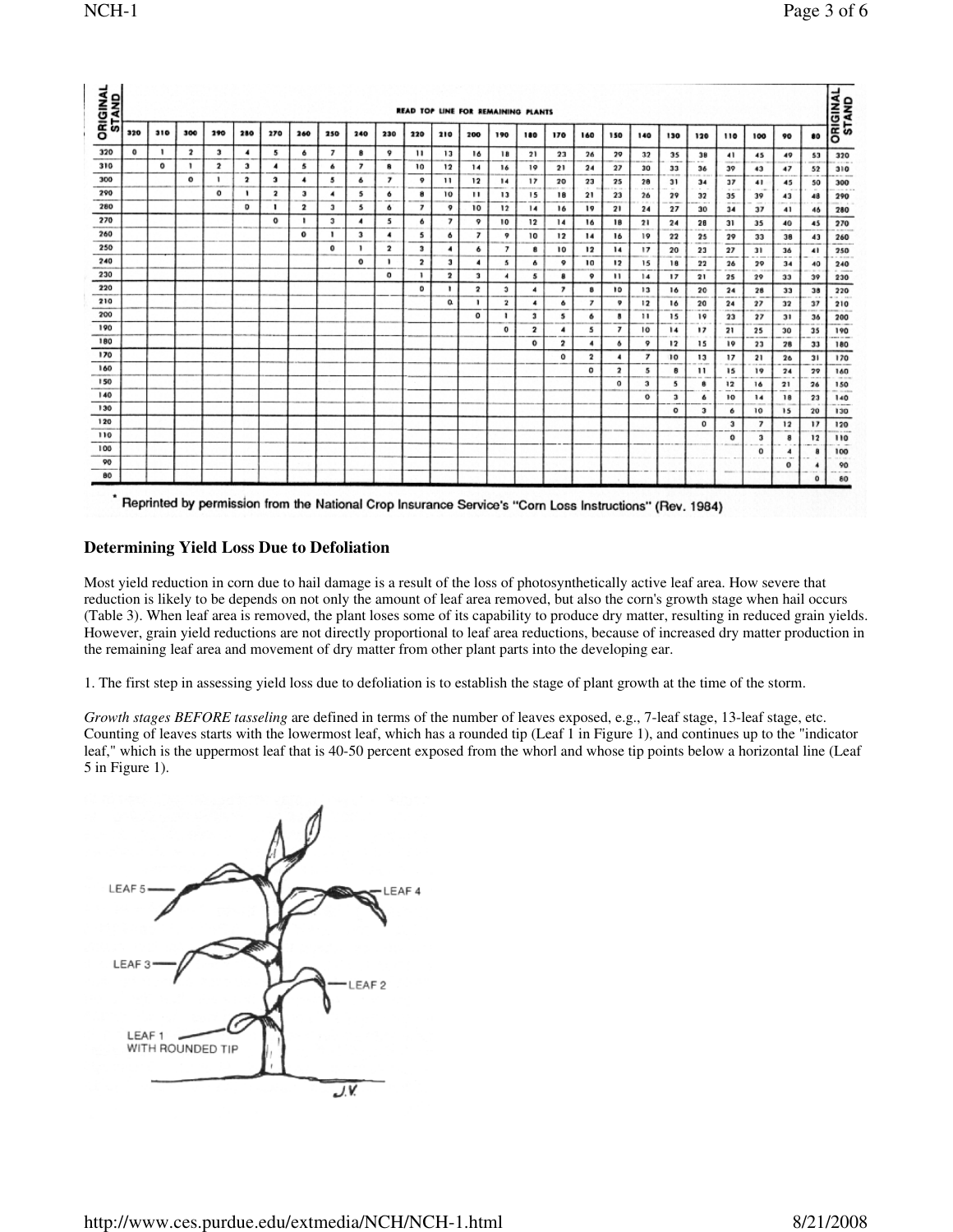## Figure 1. Corn plant in the 5-leaf growth stage. (Tip of Leaf 5 no longer points upward, so it is the "indicator Leaf.")

In some situations (particularly as the plant nears tasseling), Leaf 1 may have been removed, in which case the lowermost leaf will not have a rounded tip. By splitting the stalk, you can positively identify leaf location, since Leaf 5 is attached to the top of the first noticeably elongated internode (Figure 2.) Growth stage can then be determined by counting upward from the fifth leaf to the indicator leaf. If, for example, this indicator leaf is the eleventh above Leaf 5 (the leaf attached to the top of the first elongated internode), the corn is considered to be in the 16-leaf stage of growth (i.e.,  $11 + 5$ ).



#### Figure 2. Longitudinal section through base of corn plant, showing fifth leaf attachment (at top of first noticeable **elongated internode.)**

*Growth stages AFTER tasseling* are identified according to development of the ear shoot and kernels as follows:

- \* Silked stage: silks have emerged and tassel is shedding pollen.
- \* Silks brown stage: 75 percent of silks on ear shoot show purple to brown color but are not dry to the touch.
- \* Pre-blister stage: silks all brown but not dry; no fluid in kernels, which look like pimples.
- \* Blister stage: kernels look like white, water blisters; fluid is colorless.

\* Milk stage: roasting ear stage with cob at its maximum length and kernels yellow in color and containing only milky fluid (no solid substance).

\* Late milk stage: milky fluid thickening and solids forming in base of kernels.

\* Soft dough stage: kernels contain semi-solid substance, but still produce thick milky material when squeezed; kernels near butt end of ear beginning to dent.

- \* Early dent stage: all kernels beginning to dent and containing thick gummy substance; but many still squirt "milk" when mashed.
- \* Dent stage: kernels denting or dented and can be cut easily with fingernail.
- \* Nearly mature stage: kernel hull on opposite side of embryo has shiny appearance halfway to cob.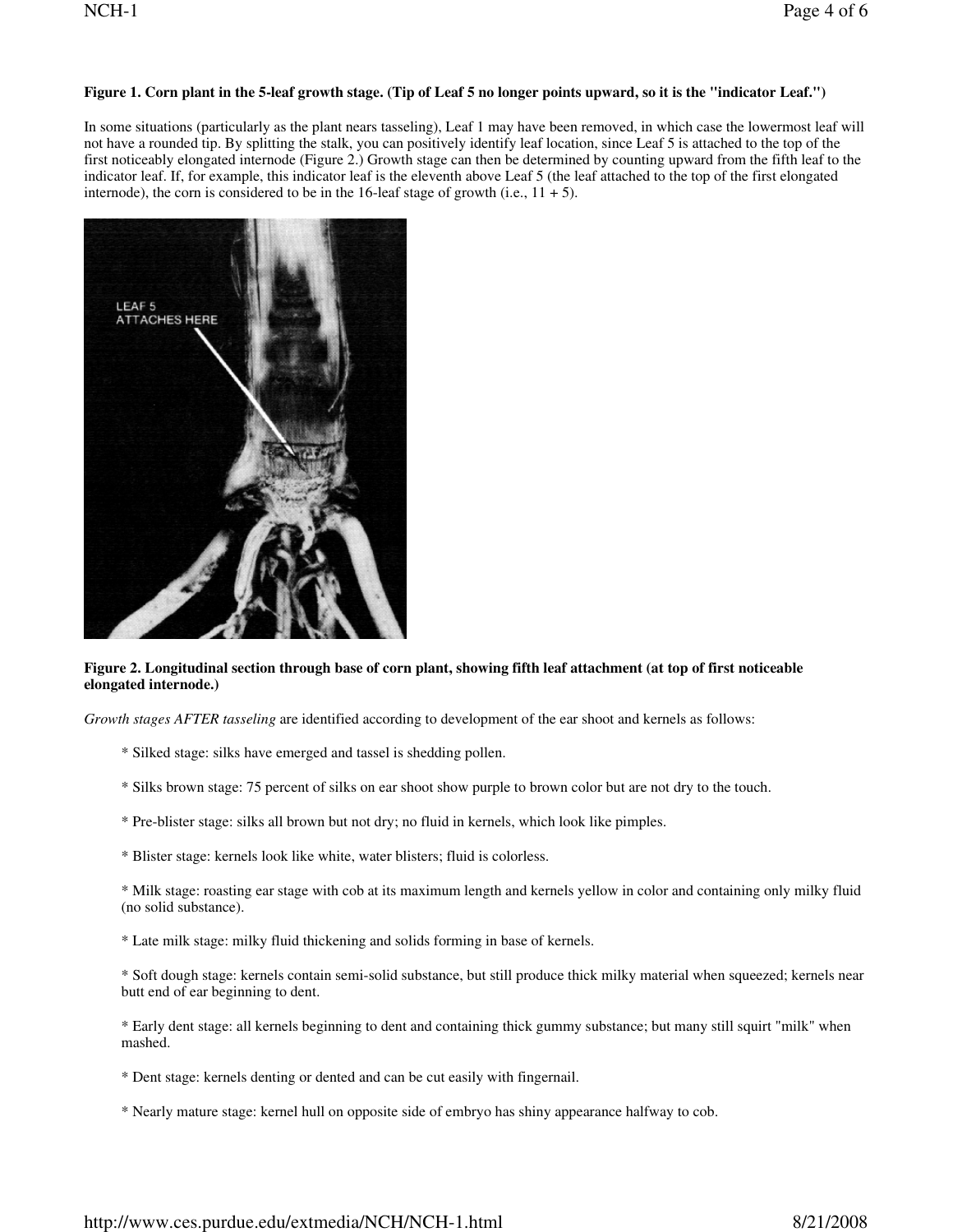\* Mature stage: black layer formed at base of kernels; kernel moisture 35-40 percent.

2. The next step in assessing yield loss due to defoliation is to estimate percent of leaf area destroyed per plant. In making this estimate, consider both leaf area removed and leaf area still attached to the plant but no longer green. Live green tissue remaining on the plant, even though mutilated, should not be considered as leaf area destroyed. Examine plants in each of at least three areas of a damaged field to be assured of an accurate estimate.

3. With the corn growth stage established and amount of leaf area loss estimated, use Table 3 to determine likely yield reduction from defoliation.

## **Determining Direct Ear Damage**

Ear damage due to hail may result from hailstorms occurring late in the season. To determine the extent of crop loss due to ear damage, select ears from 10 consecutive plants and count the number of damaged kernels on all of the ears. Next, determine the total number of kernels on all 10 ears, and calculate the percent of total kernels damaged. This figure is the percent of loss due to direct ear damage. If direct ear damage occurs in association with stand reduction, the percent ear damage is adjusted to account for plants lost. This is done by multiplying the percent ear damage times the percent of plants remaining.

#### **Bruising and Stalk Damage**

After the corn has reached the 10-leaf stage, stem bruising may occur. To calculate the damage due to bruising, determine the number of totally destroyed plants Out of 100 consecutive plants. Bruised plants that do not actually go down should not be counted. Bruising may allow an avenue of infection for stalk rots, which may increase lodging later in the season. Since weather conditions during the remainder of the growing season affect disease severity, it may not be possible to evaluate fields with severe bruising until the end of the season.

## **Estimating Total Yield Loss**

Total corn yield loss from hail damage is estimated by adding the expected yield loss caused by stand reduction, the expected loss caused by defoliation, and the expected loss caused by direct ear damage. Remember, however, that this is only an estimate of the percent yield loss. As with undamaged corn, extremely favorable weather during the rest of the growing season can cause actual yields to be higher than expected. Similarly, unfavorable weather can cause greater-than-anticipated reductions.

| Stage         |                          |                |                |                |                |                |              |               |     |                |     | Percent Leaf Area Destroyed |          |    |     |         |          |     |     |
|---------------|--------------------------|----------------|----------------|----------------|----------------|----------------|--------------|---------------|-----|----------------|-----|-----------------------------|----------|----|-----|---------|----------|-----|-----|
| of Growth     | 10                       | 15             | 20             | 25             | 30             | 35             | 40           | 45            | 50  | 55             | 60  | 65                          | 70       | 75 | 80  | 85      | 90       | 95  | 100 |
| 7 Leaf        | $\Omega$                 | $\Omega$       | $\Omega$       | 0              | $\Omega$       | 0              | $\mathbf{1}$ | $\mathbf{1}$  | 2   | 3              | 4   | 4                           | 5        | 5  | 6   | 7       | 8        | 9   | 9   |
| 8 Leaf        | $\Omega$                 | $\bigcap$      | 0              | $\Omega$       | $\Omega$       | 1              | 1            | $\mathcal{D}$ | 3   | 4              | 5   | 5                           | 6        | 6  | 7   | 8       | 9        | 10  | 11  |
| 9 Leaf        | $\Omega$                 | $\bigcap$      | $\Omega$       | 1              | 1              | $\overline{2}$ | 2            | 3             | 4   | 5              | 6   | 6                           |          | 7  | 9   | 10      | 11       | 12. | 13  |
| 10 Leaf       | $\Omega$                 | $\bigcap$      | 0              | $\mathbf{1}$   | $\overline{2}$ | 3              | 4            | 5             | 6   |                | 8   | 8                           | 9        | 9  | 11  | 13      | 14       | 15  | 16  |
| 11 Leaf       | $\Omega$                 | $\bigcap$      | 1              | $\mathbf{1}$   | $\overline{2}$ | 3              | 5            | 6             | 7   | 8              | 9   | 10                          | 11       | 12 | 14  | 16      | 18       | 20  | 22  |
| 12 Leaf       | $\Omega$                 | $\cap$         | 1              | $\overline{c}$ | 3              | 4              | 5            | 7             | 9   | 10             | 11  | 13                          | 1.5      | 16 | 18  | 2.0     | 23       | 26  | 28  |
| 13 Leaf       | $\Omega$                 | 1              | 1              | $\overline{2}$ | 3              | 4              | 6            | 8             | 10  | 11             | 13  | 1.5                         | 17       | 19 | 2.2 | 2.5     | 2.8      | 31  | 34  |
| 14 Leaf       | U                        | 1              | 2              | 3              | 4              | 6              | 8            | 10            | 1.3 | 1.5            | 17  | 2.0                         | 2.2.     | 25 | 2.8 | 32      | 36       | 40  | 44  |
| 15 Leaf       |                          | 1              | $\overline{c}$ | 3              | 5              | 7              | 9            | 12            | 15  | 17             | 20  | 23                          | 2.6      | 30 | 34  | 38      | 42.      | 46  | 51  |
| 16 Leaf       |                          | $\overline{c}$ | 3              | 4              | 6              | 8              | 11           | 14            | 18  | 2.0            | 2.3 | 27                          | 31       | 36 | 40  | 44      | 49       | 55  | 61  |
| 17 Leaf       | $\mathcal{D}$            | 3              | 4              | 5              | 7              | 9              | 13           | 17            | 21  | 2.4            | 2.8 | 32                          | 37       | 43 | 48  | 53      | 59       | 65  | 72  |
| 18 Leaf       | $\overline{\phantom{a}}$ | $\mathcal{L}$  | 5              | 7              | 9              | 11             | 1.5          | 19            | 24  | 28             | 33  | 38                          | 44       | 50 | 56  | 62      | 69       | 76  | 84  |
| $19-21$ Leaf  | 3                        | 4              | 6              | 8              | 11             | 14             | 18           | 2.2.          | 2.7 | 32             | 38  | 43                          | .51      | 57 | 64  | 71      | 79       | 87  | 96  |
| Tassel        | 3                        | 5              | 7              | 9              | 1.3            | 17             | 2.1          | 2.6           | 31  | 36             | 42. | 48                          | 55       | 62 | 68  | 75      | 83       | 91  | 100 |
| Silked        | 3                        | 5              |                | 9              | 12             | 16             | 2.0          | 24            | 29  | 34             | 39  | 45                          | .51      | 58 | 65  | 72      | 80       | 88  | 97  |
| Silks Brown   | $\mathfrak{D}$           | 4              | 6              | 8              | 11             | 15             | 18           | 22            | 27  | 31             | 36  | 41                          | 47       | 54 | 60  | 66      | 74       | 81  | 90  |
| Pre-Blister   | $\mathfrak{D}$           | 3              | 5              | 7              | 10             | 13             | 16           | 2.0           | 2.4 | 2.8            | 32  | 37                          | 43       | 49 | 54  | 60      | 66       | 73  | 81  |
| Blister       | $\mathfrak{D}$           | $\mathcal{L}$  | 5              | 7              | 10             | 13             | 16           | 19            | 22  | 26             | 30  | 34                          | 39       | 45 | 50  | 55      | 60       | 66  | 73  |
| Early Milk    | 2                        | 3              | 4              | 6              | 8              | 11             | 14           | 17            | 2.0 | 2.4            | 2.8 | 32                          | 36       | 41 | 4.5 | 50      | 55       | 60  | 66  |
| Milk          |                          | $\overline{c}$ | 3              | 5              | 7              | 9              | 12           | 15            | 18  | 2.1            | 2.4 | 28                          | 32       | 37 | 41  | 4.5     | 49       | 54  | 59  |
| Late Milk     |                          | $\overline{c}$ | 3              | 4              | 6              | 8              | 10           | 12            | 15  | 18             | 2.1 | 24                          | 2.8      | 32 | 35  | 38      | 42       | 46  | 50  |
| Soft Dough    | 1                        | 1              | $\overline{2}$ | $\overline{a}$ | 4              | 6              | 8            | 10            | 12  | 14             | 17  | 20                          | 2.3      | 26 | 29  | 32      | 35       | 38  | 41  |
| Early Dent    | $\Omega$                 | $\cap$         | 1              | $\mathbf{1}$   | 2              | 3              | 5            | 7             | 9   | 11             | 13  | 15                          | 18       | 21 | 23  | 25      | 2.7      | 29  | 32  |
| Dent.         | $\Omega$                 | $\bigcap$      | $\bigcap$      | $\mathbf{1}$   | 2              | 3              | 4            | 6             | 7   | 8              | 10  | 12                          | 14       | 15 | 17  | 19      | 2.0      | 2.1 | 23  |
| Late Dent     | U                        | $\cap$         | $\bigcap$      | $\bigcap$      |                | 2              | 3            | 4             | 5   | 6              | 7   | 8                           | 9        | 10 | 11  | 12      | 13       | 14  | 15  |
| Nearly Mature | $\overline{0}$           | 0              | 0              | $\Omega$       | $\Omega$       | $\Omega$       | $\Omega$     | $\Omega$      | 1   | $\overline{2}$ | 3   | 4                           | 5        | 5  | 6   | 6       | 7        | 7   | 8   |
| Mature        | 0                        | $\Omega$       | 0              | 0              | $\Omega$       | 0              | $\Omega$     | $\Omega$      | 0   | $\Omega$       | 0   | $\mathbf 0$                 | $\Omega$ | 0  | 0   | $\circ$ | $\Omega$ | 0   | 0   |

### **Table 3. Estimated Percent Corn Yield Loss Due to Defoliation Occurring at Various Stages of Growth.**

\* Reprinted by permission from the National Crop Insurance Service's